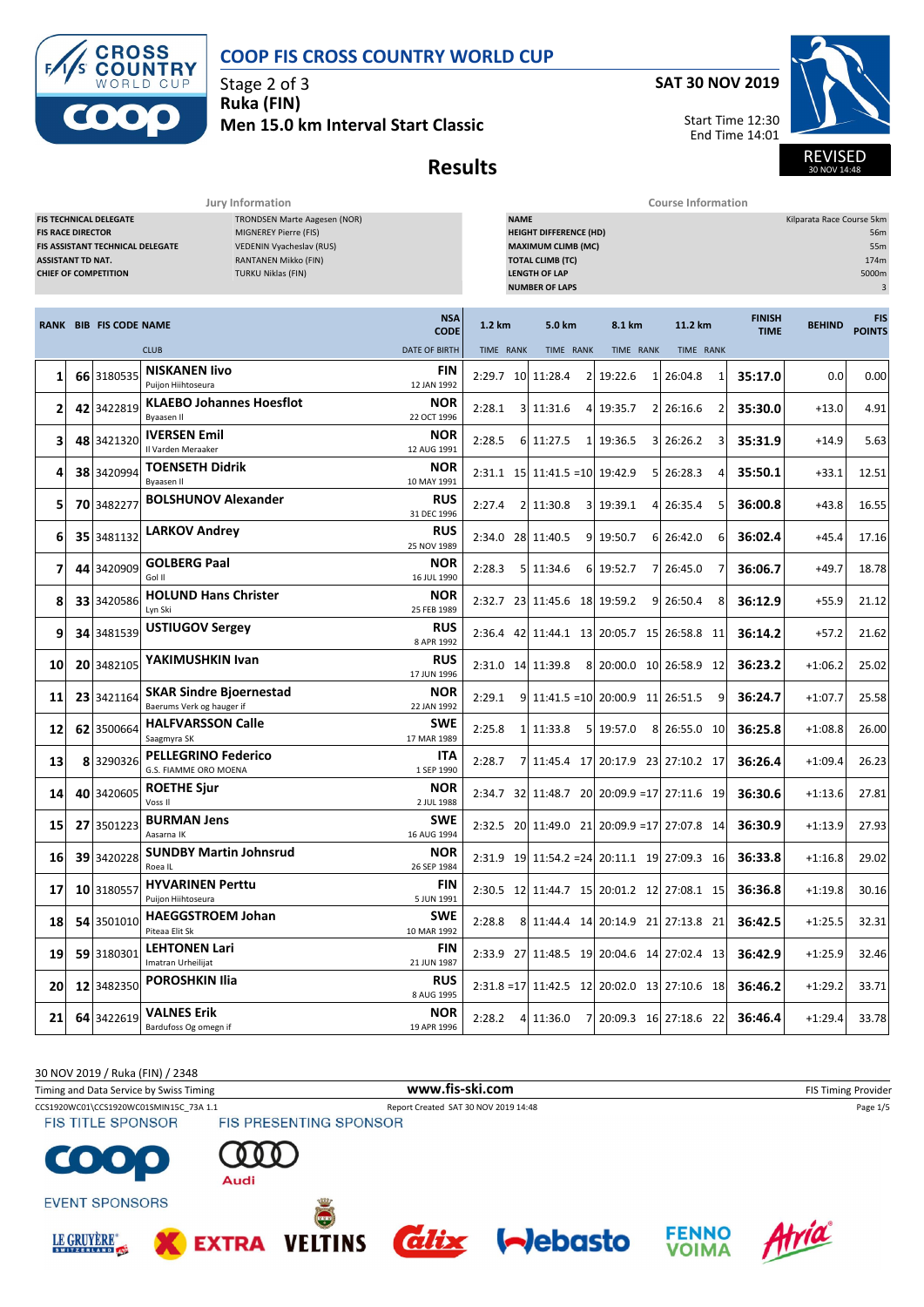

Stage 2 of 3 **Ruka (FIN) Men 15.0 km Interval Start Classic** **SAT 30 NOV 2019**

Start Time 12:30 End Time 14:01



REVISED 30 NOV 14:48

# **Results**

|            | <b>RANK BIB FIS CODE NAME</b> |                                                             | <b>NSA</b><br><b>CODE</b>       | 1.2 km    | 5.0 km    | 8.1 km                                               | 11.2 km   | <b>FINISH</b><br><b>TIME</b> | <b>BEHIND</b> | <b>FIS</b><br><b>POINTS</b> |
|------------|-------------------------------|-------------------------------------------------------------|---------------------------------|-----------|-----------|------------------------------------------------------|-----------|------------------------------|---------------|-----------------------------|
|            |                               | <b>CLUB</b>                                                 | <b>DATE OF BIRTH</b>            | TIME RANK | TIME RANK | TIME RANK                                            | TIME RANK |                              |               |                             |
| <b>221</b> | 13 3510342                    | <b>BAUMANN Jonas</b><br>Tambo Spluegen                      | SUI<br>27 MAR 1990              |           |           | 2:37.9 = 54 12:02.1 35 20:20.5 24 27:12.9 20         |           | 36:48.4                      | $+1:31.4$     | 34.54                       |
| 23         | 7 3481432                     | <b>MALTSEV Artem</b>                                        | <b>RUS</b><br>24 MAY 1993       |           |           | 2:33.3 25 11:53.9 23 20:22.4 25 27:29.1 24           |           | 36:59.4                      | $+1:42.4$     | 38.70                       |
| 24         | 30 3481803                    | <b>MELNICHENKO Andrey</b>                                   | RUS<br>21 MAY 1992              |           |           | 2:32.6 = 21   11:54.2 = 24   20:24.0 27   27:30.0 25 |           | 37:04.0                      | $+1:47.0$     | 40.43                       |
| 25         | 55 3200210                    | <b>EISENLAUER Sebastian</b><br>SC Sonthofen                 | GER<br>13 MAR 1990              |           |           | 2:40.3 71 12:09.6 44 20:36.0 32 27:37.5 30           |           | 37:08.5                      | $+1:51.5$     | 42.14                       |
| 26         | 45 3180436                    | <b>MIKKONEN Juho</b><br>Vuokatti Ski Team Kainuu            | <b>FIN</b><br>28 DEC 1990       |           |           | 2:36.0 = 39 12:01.5 33 20:44.6 41 27:57.6 39         |           | 37:09.7                      | $+1:52.7$     | 42.59                       |
| 27         | 3 3501297                     | <b>SANDSTROEM Bjoern</b><br>Piteaa Elit SK                  | SWE<br>17 FEB 1995              |           |           | 2:32.6 = 21 11:59.8 29 20:26.4 28 27:31.9 26         |           | 37:14.0                      | $+1:57.0$     | 44.21                       |
| 28         | 15 3530511                    | <b>BJORNSEN Erik</b><br>Alaska Pacific University Nordic Sk | <b>USA</b><br>14 JUL 1991       |           |           | 2:37.6 = 50 12:03.7 36 20:30.1 29 27:37.1 29         |           | 37:14.4                      | $+1:57.4$     | 44.36                       |
| 29         | 36 3421779                    | <b>KRUEGER Simen Hegstad</b><br>Lyn Ski                     | <b>NOR</b><br>13 MAR 1993       |           |           | 2:30.8 13 11:51.6 22 20:22.9 26 27:32.2 27           |           | 37:15.1                      | $+1:58.1$     | 44.63                       |
| 30         | 37 3290379                    | de FABIANI Francesco<br>C.S. ESERCITO                       | <b>ITA</b><br>21 APR 1993       |           |           | 2:30.2 11 11:45.1 16 20:13.4 20 27:27.1 23           |           | 37:17.3                      | $+2:00.3$     | 45.46                       |
| 31         | 76 3180984                    | <b>LEPISTO Lauri</b><br>Kouvolan Hiihtoseura                | FIN<br>19 SEP 1996              |           |           | 2:40.0 = 69 12:00.4 30 20:38.9 35 27:43.8 31         |           | 37:22.8                      | $+2:05.8$     | 47.54                       |
| 32         | 17 3200205                    | <b>BOEGL Lucas</b><br>SC Gaissach                           | <b>GER</b><br>14 JUN 1990       |           |           | 2:35.8 = 37 12:05.0 39 20:34.4 31 27:44.2 32         |           | 37:24.4                      | $+2:07.4$     | 48.14                       |
| 33         | 18 3510534                    | <b>KLEE Beda</b><br>Speer Ebnat-Kappel                      | SUI<br>16 JUN 1996              |           |           | 2:37.8 53 12:08.4 43 20:40.7 36 27:49.0 36           |           | 37:24.8                      | $+2:07.8$     | 48.29                       |
| 34         | 57 3530120                    | <b>HAMILTON Simeon</b><br><b>Stratton Mountain School</b>   | <b>USA</b><br>14 MAY 1987       |           |           | 2:42.0 80 11:58.0 28 20:15.7 22 27:32.4 28           |           | 37:27.9                      | $+2:10.9$     | 49.47                       |
| 34         | 80 3660065                    | <b>SEMENOV Michail</b>                                      | <b>BLR</b><br>5 FEB 1986        |           |           | 2:39.4 64 12:06.0 40 20:41.0 38 27:46.9 34           |           | 37:27.9                      | $+2:10.9$     | 49.47                       |
| 36         | 25 3200676                    | <b>BRUGGER Janosch</b><br>WSG Schluchsee                    | <b>U23</b><br>GER<br>6 JUN 1997 |           |           | 2:34.6 31 11:57.8 27 20:41.6 39 28:00.3 42           |           | 37:29.1                      | $+2:12.1$     | 49.92                       |
| 37         | 51 3501259                    | <b>EKSTROEM Axel</b><br>IFK Mora SK                         | <b>SWE</b><br>3 MAY 1995        |           |           | 2:37.9 = 54 12:07.7 41 20:37.6 34 27:46.7 33         |           | 37:30.2                      | $+2:13.2$     | 50.34                       |
| 38         | 6 3510366                     | <b>SCHNIDER Ueli</b><br>Gardes-Frontiere                    | <b>SUI</b><br>29 MAR 1990       |           |           | 2:34.2 29 12:07.9 42 20:46.4 = 42 27:59.3 40         |           | 37:31.4                      | $+2:14.4$     | 50.79                       |
| 39         | 41 3181007                    | <b>VUORELA Markus</b><br>Jamin Janne                        | <b>FIN</b><br>28 MAY 1996       |           |           | 2:35.1 = 34 12:01.8 34 20:32.8 30 27:47.9 35         |           | 37:33.2                      | $+2:16.2$     | 51.47                       |
| 40         | 56 3180861                    | <b>MAEKI Joni</b><br>Pohti Skiteam                          | FIN<br>24 JAN 1995              |           |           | 2:34.8 33 12:00.8 32 20:46.4 = 42 28:03.2 43         |           | 37:34.5                      | $+2:17.5$     | 51.96                       |
| 41         | 22 3200356                    | <b>DOBLER Jonas</b><br>SC Traunstein                        | <b>GER</b><br>4 MAY 1991        |           |           | 2:42.9 = 84 12:12.1 49 20:47.4 44 28:05.6 45         |           | 37:40.7                      | $+2:23.7$     | 54.30                       |
| 42         | 14 3300494                    | <b>BABA Naoto</b><br>Senshu University                      | <b>JPN</b><br>20 JUL 1996       |           |           | 2:35.5 36 12:19.2 61 20:58.8 56 28:05.3 44           |           | 37:42.8                      | $+2:25.8$     | 55.10                       |
| 43         | 68 3481988                    | <b>SEMIKOV Ilia</b>                                         | <b>RUS</b><br>22 OCT 1993       |           |           | 2:31.8 = 17 12:10.8 46 20:42.3 40 27:57.4 38         |           | 37:45.2                      | $+2:28.2$     | 56.00                       |
| 44         | 11 3300373                    | MIYAZAWA Hiroyuki<br>JR East Ski Team                       | JPN<br>12 OCT 1991              |           |           | 2:37.6 = 50 12:15.4 56 20:51.4 = 47 28:11.2 48       |           | 37:45.4                      | $+2:28.4$     | 56.08                       |
| 45         | 69 3150570                    | <b>NOVAK Michal</b><br>Dukla Liberec                        | <b>CZE</b><br>26 OCT 1996       |           |           | 2:33.4 26 11:57.0 26 20:40.8 37 27:59.6 41           |           | 37:51.6                      | $+2:34.6$     | 58.42                       |
| 46         | 1 3200072                     | KATZ Andreas<br>SV Baiersbronn                              | GER<br>8 JAN 1988               |           |           | 2:34.5 30 12:11.8 48 20:51.4 = 47 28:06.5 46         |           | 37:51.8                      | $+2:34.8$     | 58.50                       |

30 NOV 2019 / Ruka (FIN) / 2348

Timing and Data Service by Swiss Timing **WWW.fis-Ski.com WWW.fis-Ski.com** FIS Timing Provider

CCS1920WC01\CCS1920WC01SMIN15C\_73A 1.1 Report Created SAT 30 NOV 2019 14:48 Page 2/5<br>
FIS TITLE SPONSOR FIS PRESENTING SPONSOR

 $\bullet$ 



Audi

**EXTRA** 

**VELTINS** 



**EVENT SPONSORS** 





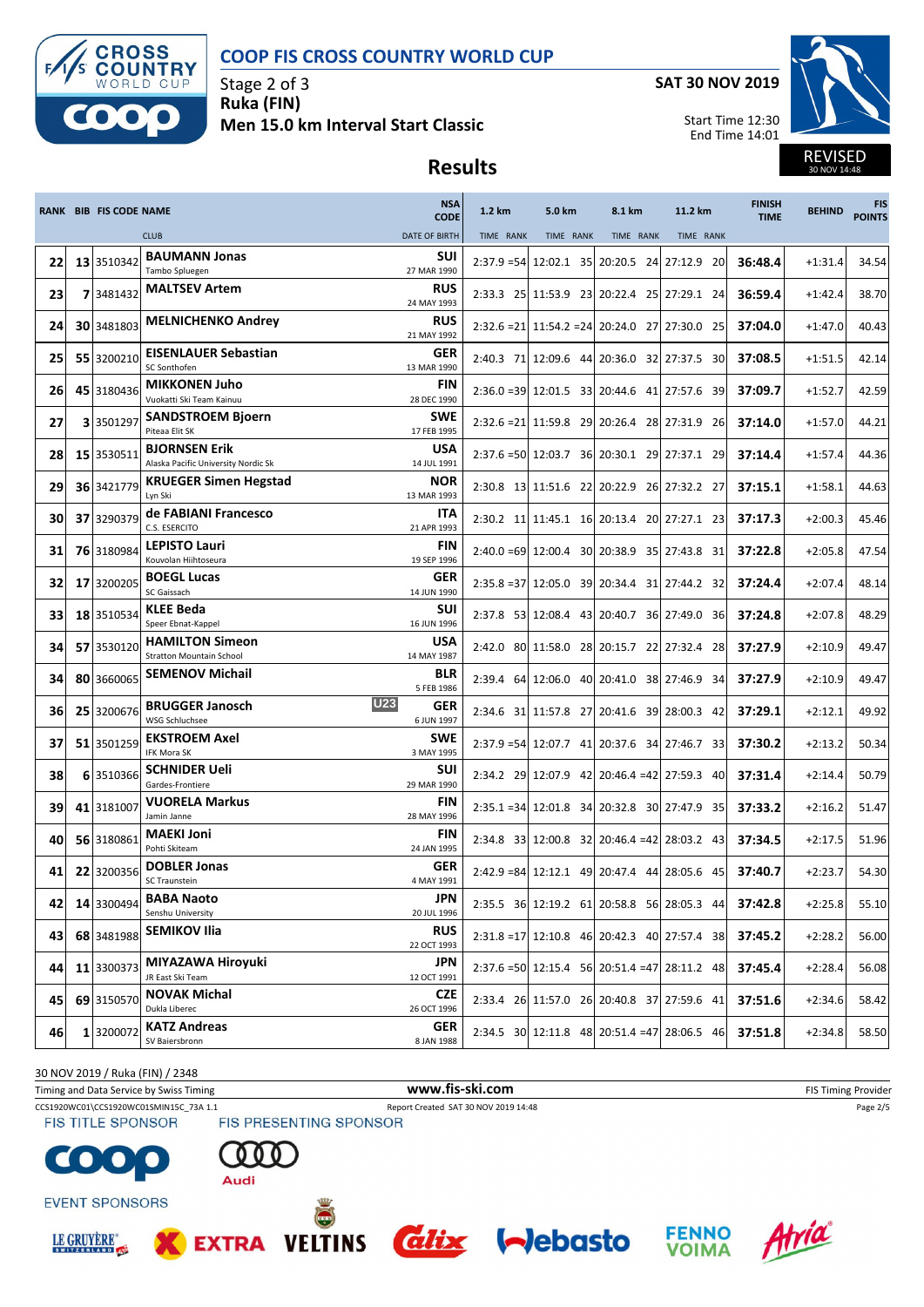



Stage 2 of 3 **Ruka (FIN) Men 15.0 km Interval Start Classic** **SAT 30 NOV 2019**

Start Time 12:30 End Time 14:01



REVISED 30 NOV 14:48

# **Results**

|    | <b>RANK BIB FIS CODE NAME</b> |                                                                | <b>NSA</b><br><b>CODE</b> | 1.2 km    | 5.0 km    | 8.1 km                                           | 11.2 km   | <b>FINISH</b><br><b>TIME</b> | <b>BEHIND</b> | <b>FIS</b><br><b>POINTS</b> |
|----|-------------------------------|----------------------------------------------------------------|---------------------------|-----------|-----------|--------------------------------------------------|-----------|------------------------------|---------------|-----------------------------|
|    |                               | <b>CLUB</b>                                                    | <b>DATE OF BIRTH</b>      | TIME RANK | TIME RANK | TIME RANK                                        | TIME RANK |                              |               |                             |
| 47 | 19 3530496                    | <b>NORRIS David</b><br>Alaska Pacific University Nordic Sk     | <b>USA</b><br>12 DEC 1990 |           |           | 2:41.8 = 76 12:11.7 47 20:50.1 46 28:07.2 47     |           | 37:52.4                      | $+2:35.4$     | 58.72                       |
| 48 | 28 3220002                    | <b>MUSGRAVE Andrew</b><br>Huntly Nordic Ski Club/Roea IL       | <b>GBR</b><br>6 MAR 1990  |           |           | 2:33.2 24 12:00.5 31 20:36.2 33 27:50.5 37       |           | 37:55.3                      | $+2:38.3$     | 59.82                       |
| 49 | 24 3300190                    | YOSHIDA Keishin<br>Japan Self Defense Forces Physical          | JPN<br>12 JAN 1987        |           |           | 2:41.6 75 12:28.3 74 21:11.9 63 28:31.3 63       |           | 38:00.6                      | $+2:43.6$     | 61.82                       |
| 50 | 61 3510479                    | <b>RUEESCH Jason</b><br>Davos                                  | SUI<br>16 MAY 1994        |           |           | 2:41.9 = 78 12:13.7 51 20:56.6 52 28:13.4 50     |           | 38:01.8                      | $+2:44.8$     | 62.28                       |
| 51 | 5 3670115                     | <b>PUKHKALO Vitaliy</b>                                        | <b>KAZ</b><br>9 SEP 1992  |           |           | 2:31.3 16 12:12.6 50 20:56.3 51 28:15.3 53       |           | 38:03.6                      | $+2:46.6$     | 62.96                       |
| 52 | 73 3481163                    | <b>RETIVYKH Gleb</b>                                           | <b>RUS</b><br>30 DEC 1991 |           |           | 2:37.9 = 54 12:10.7 45 20:49.7 45 28:12.9 49     |           | 38:07.2                      | $+2:50.2$     | 64.32                       |
| 53 | 72 3180990                    | <b>HAARALA Juuso</b><br>Pohti Skiteam                          | <b>FIN</b><br>22 SEP 1996 |           |           | 2:36.7 43 12:15.2 = 54 21:12.3 64 28:29.4 59     |           | 38:07.7                      | $+2:50.7$     | 64.51                       |
| 54 | 21 3290407                    | <b>SALVADORI Giandomenico</b><br>GRUPPO SCIATORI FIAMME GIALLE | <b>ITA</b><br>8 OCT 1992  |           |           | $2:35.1 = 34$ 12:15.5 = 57 21:02.5 60 28:30.5 62 |           | 38:10.5                      | $+2:53.5$     | 65.56                       |
| 55 | 71 3670022                    | <b>VELICHKO Yevgeniy</b>                                       | <b>KAZ</b><br>2 APR 1987  |           |           | 2:38.5 59 12:14.0 53 20:59.1 57 28:19.0 56       |           | 38:13.3                      | $+2:56.3$     | 66.62                       |
| 56 | 26 3190268                    | <b>BACKSCHEIDER Adrien</b><br>Douane - Gerardmer Ski Nordique  | <b>FRA</b><br>7 AUG 1992  |           |           | 2:39.5 = 65 12:23.0 68 21:15.8 67 28:30.3 60     |           | 38:18.2                      | $+3:01.2$     | 68.47                       |
| 57 | 31 3190302                    | <b>PARISSE Clement</b><br>MegEve                               | <b>FRA</b><br>6 JUL 1993  |           |           | 2:37.3 = 46 12:24.0 70 21:04.4 62 28:18.5 55     |           | 38:18.7                      | $+3:01.7$     | 68.66                       |
| 58 | 29 3190111                    | <b>MANIFICAT Maurice</b><br>Douanes - SC Agy St Sigismond      | <b>FRA</b><br>4 APR 1986  |           |           | 2:39.3 63 12:13.9 52 20:59.8 58 28:18.0 54       |           | 38:19.9                      | $+3:02.9$     | 69.12                       |
| 59 | 46 3190345                    | <b>JOUVE Richard</b><br>ARMEE-EMHM Montgenevre Val claree      | <b>FRA</b><br>25 OCT 1994 |           |           | $2:36.0 = 39$ 12:19.4 62 20:53.7 49 28:14.2 = 51 |           | 38:23.9                      | $+3:06.9$     | 70.63                       |
| 60 | 74 3670075                    | <b>BORTSOV Konstantin</b>                                      | KAZ<br>24 NOV 1995        |           |           | 2:38.1 57 12:24.7 71 21:17.6 68 28:44.7 67       |           | 38:24.4                      | $+3:07.4$     | 70.82                       |
| 61 | 53 3290383                    | <b>RASTELLI Maicol</b><br>C.S. ESERCITO                        | <b>ITA</b><br>28 APR 1991 |           |           | 2:36.9 44 12:15.2 = 54 20:57.8 54 28:24.9 57     |           | 38:31.3                      | $+3:14.3$     | 73.42                       |
| 62 | 2 3430249                     | <b>BURY Dominik</b><br>Mks Istebna                             | POL<br>29 NOV 1996        |           |           | 2:38.6 = 60 12:21.0 65 21:00.3 59 28:27.7 58     |           | 38:35.2                      | $+3:18.2$     | 74.90                       |
| 63 | 47 3180865                    | <b>VUORINEN Lauri</b><br>Skiteam 105                           | FIN<br>1 JAN 1995         |           |           | 2:38.6 = 60 12:19.0 60 21:18.4 69 28:51.4 69     |           | 38:41.5                      | $+3:24.5$     | 77.28                       |
| 64 | 60 3501255                    | <b>SVENSSON Oskar</b><br>Falun Borlaenge sk                    | <b>SWE</b><br>7 SEP 1995  |           |           | 2:38.2 58 12:04.3 38 20:57.1 53 28:14.2 = 51     |           | 38:42.9                      | $+3:25.9$     | 77.81                       |
| 65 | 52 3190323                    | <b>CHANAVAT Lucas</b><br>Le Grand Bornand                      | <b>FRA</b><br>17 DEC 1994 |           |           | 2:41.9 = 78 12:23.4 69 21:13.1 65 28:48.6 68     |           | 38:48.6                      | $+3:31.6$     | 79.96                       |
| 66 | 4 3190353                     | <b>CHAUVIN Valentin</b><br>Haut Jura ski                       | <b>FRA</b><br>30 DEC 1995 |           |           | $2:35.8 = 37$ 12:15.5 = 57 20:58.7 55 28:39.8 65 |           | 38:51.4                      | $+3:34.4$     | 81.02                       |
| 66 | 88 3430103                    | <b>STAREGA Maciej</b><br><b>UKS RAWA Siedlce</b>               | <b>POL</b><br>31 JAN 1990 |           |           | 2:40.0 = 69 12:15.5 = 57 20:54.0 50 28:31.9 64   |           | 38:51.4                      | $+3:34.4$     | 81.02                       |
| 68 | 9 3530679                     | <b>BRATRUD Kyle</b><br><b>Stratton Mountain School</b>         | <b>USA</b><br>9 FEB 1993  |           |           | 2:36.1 41 12:27.1 73 21:23.9 70 28:42.7 66       |           | 38:56.0                      | $+3:39.0$     | 82.76                       |
| 69 | 16 3530532                    | <b>PATTERSON Scott</b><br>Alaska Pacific University Nordic Sk  | USA<br>28 JAN 1992        |           |           | 2:37.5 49 12:25.3 72 21:25.4 71 28:51.6 70       |           | 38:59.4                      | $+3:42.4$     | 84.04                       |
| 70 | 43 3290446                    | <b>ZELGER Stefan</b><br>C.S. ESERCITO                          | <b>ITA</b><br>9 SEP 1995  |           |           | 2:37.4 48 12:32.8 79 21:38.9 75 29:05.6 72       |           | 39:04.3                      | $+3:47.3$     | 85.90                       |
| 71 | 78 3530713                    | <b>BOLGER Kevin</b><br>Sun Valley Ski Education Fnd            | USA<br>11 APR 1993        |           |           | 2:46.7 95 12:22.6 67 21:27.5 72 29:05.8 73       |           | 39:06.0                      | $+3:49.0$     | 86.54                       |

30 NOV 2019 / Ruka (FIN) / 2348

Timing and Data Service by Swiss Timing **WWW.fis-Ski.com WWW.fis-Ski.com** FIS Timing Provider

CCS1920WC01\CCS1920WC01SMIN15C\_73A 1.1 Report Created SAT 30 NOV 2019 14:48 Page 3/5<br>
FIS TITLE SPONSOR FIS PRESENTING SPONSOR **FIS TITLE SPONSOR** 





**EXTRA** 

**VELTINS** 

**EVENT SPONSORS** 







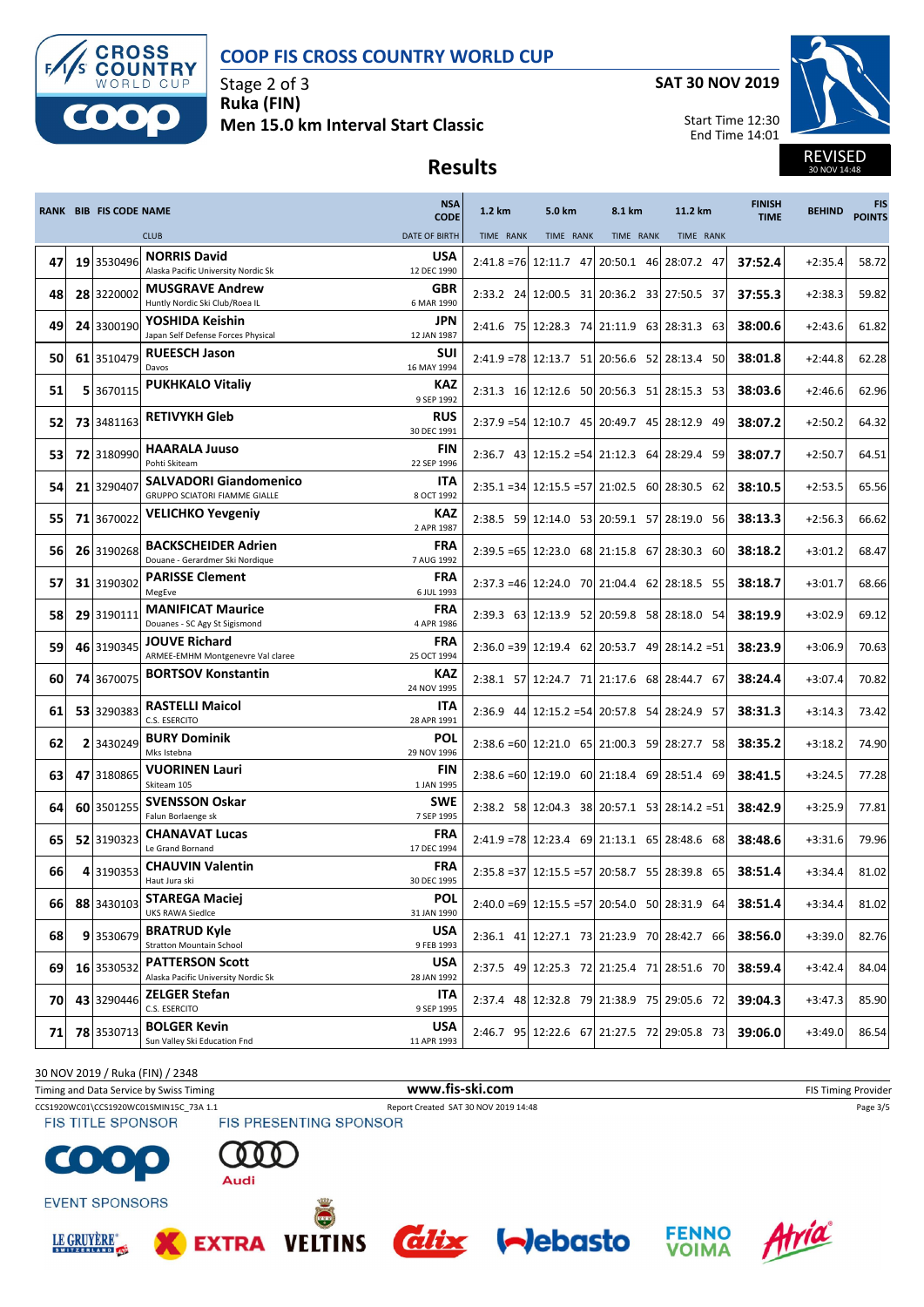

Stage 2 of 3 **Ruka (FIN) Men 15.0 km Interval Start Classic**



Start Time 12:30 End Time 14:01



REVISED 30 NOV 14:48

# **Results**

|    |    | <b>RANK BIB FIS CODE NAME</b> |                                                                                      | <b>NSA</b><br><b>CODE</b> | 1.2 km    | 5.0 km                           | 8.1 km                                         | 11.2 km       | <b>FINISH</b><br><b>TIME</b> | <b>BEHIND</b>        | <b>FIS</b><br><b>POINTS</b> |
|----|----|-------------------------------|--------------------------------------------------------------------------------------|---------------------------|-----------|----------------------------------|------------------------------------------------|---------------|------------------------------|----------------------|-----------------------------|
|    |    |                               | <b>CLUB</b>                                                                          | <b>DATE OF BIRTH</b>      | TIME RANK | TIME RANK                        | TIME RANK                                      | TIME RANK     |                              |                      |                             |
| 72 |    | 50 3500330                    | <b>PETERSON Teodor</b><br>Saagmyra SK                                                | SWE<br>1 MAY 1988         | 2:42.1 81 |                                  | 12:21.7 66 21:03.1 61                          | 28:30.4 61    | 39:11.7                      | $+3:54.7$            | 88.69                       |
| 73 |    | 87 3430233                    | <b>BURY Kamil</b><br>Mks Istebna                                                     | POL<br>23 JUL 1995        |           |                                  | 2:42.7 83 12:32.7 78 21:50.8 82 29:27.6 79     |               | 39:17.2                      | $+4:00.2$            | 90.77                       |
| 74 |    | 65 3670078                    | <b>KLIMIN Olzhas</b>                                                                 | <b>KAZ</b><br>30 AUG 1996 |           |                                  | 2:41.8 = 76 12:03.8 37 21:15.3 66 28:59.3 71   |               | 39:17.5                      | $+4:00.5$            | 90.88                       |
| 75 | 67 | 3250038                       | <b>EINARSSON Snorri Eythor</b><br>Ullur                                              | <b>ISL</b><br>21 FEB 1986 |           |                                  | 2:41.2 74 12:34.8 82 21:41.8 77                | 29:07.8 74    | 39:23.0                      | $+4:06.0$            | 92.96                       |
| 76 |    | 63 3200331                    | <b>WICK Thomas</b><br>SC Motor Zella-Mehlis                                          | <b>GER</b><br>12 APR 1991 |           |                                  | 2:45.3 = 92 12:34.0 81 21:36.6 74 29:09.6 75   |               | 39:24.3                      | $+4:07.3$            | 93.45                       |
| 77 |    | 79 3660055                    | <b>VORANAU Aliaksandr</b>                                                            | <b>BLR</b><br>15 MAR 1990 |           |                                  | 2:39.9 68 12:29.0 75 21:40.6 76 29:14.8 77     |               | 39:26.6                      | $+4:09.6$            | 94.32                       |
| 78 |    | 90 3181015                    | <b>HAKALA Karri</b><br>Ilmajoen Kisailijat                                           | <b>FIN</b><br>5 OCT 1996  |           |                                  | 2:37.3 = 46 12:20.5 64 21:36.1 73 29:12.2 76   |               | 39:36.1                      | $+4:19.1$            | 97.91                       |
| 79 |    | 77 3390240                    | <b>U23</b><br><b>HIMMA Martin</b><br>Karupesa Team                                   | EST<br>30 AUG 1999        |           | $2:42.2$ 82 12:37.2 = 83 21:41.9 | 78                                             | 29:20.4 78    | 39:44.9                      | $+4:27.9$            | 101.24                      |
| 80 |    | 84 3740072                    | <b>U23</b><br><b>MIKAYELYAN Mikayel</b><br>Ashocq Cross-country school<br><b>U23</b> | ARM<br>10 JUL 1999        |           |                                  | 2:39.5 = 65 12:47.3 89 21:59.2 85              | 29:36.0 81    | 39:47.5                      | $+4:30.5$            | 102.22                      |
| 81 |    | 86 3181098                    | <b>SUHONEN Verneri</b><br>Hollolan Urheilijat -46                                    | <b>FIN</b><br>11 MAR 1997 |           |                                  | 2:39.7 67 12:33.4 80 21:46.1 80 29:35.4 80     |               | 39:52.7                      | $+4:35.7$            | 104.19                      |
| 82 |    | 91 3740023                    | <b>POGHOSYAN Tadevos</b><br>Ashocq Cross-Country School                              | ARM<br>16 JAN 1993        |           | $2:42.9 = 84$ 12:45.5 87 21:59.5 |                                                | 86 29:40.3 83 | 40:01.4                      | $+4:44.4$            | 107.47                      |
| 83 |    | 82 3690074                    | <b>KRASOVSKYI Oleksii</b>                                                            | <b>UKR</b><br>30 MAR 1994 |           |                                  | 2:37.7 52 12:31.7 76 21:43.9 79 29:38.4 82     |               | 40:03.0                      | $+4:46.0$            | 108.08                      |
| 84 |    | 49 3700081                    | <b>KORISTEK Jan</b><br>Ski Team Jase Latky<br><b>U23</b>                             | <b>SVK</b><br>11 JUL 1996 |           |                                  | 2:44.9 91 12:49.3 90 22:06.3 87 29:51.3 85     |               | 40:10.3                      | $+4:53.3$            | 110.84                      |
| 85 |    | 75 3670077                    | <b>DYUSSENOV Asset</b><br><b>U23</b>                                                 | <b>KAZ</b><br>15 JAN 1997 |           |                                  | 2:44.5 90 12:32.0 77 21:46.8 81                | 29:48.0 84    | 40:11.8                      | $+4:54.8$            | 111.40                      |
| 86 |    | 85 3690111                    | <b>KOSTRUBA Yan</b>                                                                  | <b>UKR</b><br>18 JUL 1999 |           |                                  | 2:43.0 86 12:38.6 85 21:58.2 84 29:53.1 86     |               | 40:14.9                      | $+4:57.9$            | 112.57                      |
| 87 |    | 83 3120063                    | <b>SHANG Jincai</b>                                                                  | <b>CHN</b><br>10 OCT 1993 |           |                                  | 2:44.3 89 12:59.4 93 22:19.9 91                | 30:10.1 89    |                              | 40:41.1 TL +5:24.1   | 122.48                      |
| 88 |    | 98 3390169                    | <b>KILP Marko</b><br>Voru Skiclub                                                    | EST<br>1 NOV 1993         |           |                                  | 2:45.3 = 92 12:37.2 = 83 21:56.5 83 30:01.4 87 |               |                              | 40:44.6 TL +5:27.6   | 123.80                      |
| 89 |    | 96 3190255                    | <b>GROS Baptiste</b><br>ARMEES EMHM - Les Dragons Annecy<br><b>U23</b>               | <b>FRA</b><br>17 JUL 1990 | 2:43.9 87 |                                  | 12:51.8 91 22:19.2 90 30:18.1 90               |               |                              | 40:48.0 TL $+5:31.0$ | 125.08                      |
| 90 |    | 95 3390207                    | <b>ROOS Henri</b><br>Sportclub CFC                                                   | EST<br>14 JUL 1998        |           |                                  | 2:44.2 88 13:05.7 94 22:30.8 92 30:28.9 91     |               |                              | 40:58.5 $TL +5:41.5$ | 129.05                      |
| 91 |    | 81 3550114                    | <b>BIKSE Indulis</b><br><b>IB SKITEAM</b>                                            | LAT<br>15 SEP 1995        |           |                                  | 2:40.9 72 12:41.5 86 22:14.3 89 30:08.8 88     |               |                              | 41:16.1 $TL +5:59.1$ | 135.70                      |
| 92 |    | 93 3320106                    | <b>JEONG Jongwon</b>                                                                 | <b>KOR</b><br>29 JAN 1992 |           |                                  | 2:53.1 98 13:10.8 96 22:38.4 93 30:48.0 92     |               |                              | 41:44.5 TL $+6:27.5$ | 146.43                      |
|    |    | 93 100 3120031                | SUN Qinghai                                                                          | <b>CHN</b><br>18 JAN 1988 |           |                                  | 2:46.0 94 13:10.0 95 22:54.8 94 31:20.9 93     |               |                              | 41:57.7 TL +6:40.7   | 151.42                      |
| 94 |    | 92 3320139                    | <b>LEE Geon-Yong</b>                                                                 | <b>KOR</b><br>9 SEP 1993  |           |                                  | 2:47.9 96 13:41.3 98 23:33.4 95 31:58.5 94     |               |                              | 43:08.2 TL +7:51.2   | 178.06                      |

30 NOV 2019 / Ruka (FIN) / 2348 Timing and Data Service by Swiss Timing **WWW.fis-Ski.com WWW.fis-Ski.com** FIS Timing Provider CCS1920WC01\CCS1920WC01SMIN15C\_73A 1.1 Report Created SAT 30 NOV 2019 14:48 Page 4/5<br>
FIS TITLE SPONSOR FIS PRESENTING SPONSOR **FIS TITLE SPONSOR**  $\mathbf{0}$  C  $\bullet$ Audi **EVENT SPONSORS** Atria **FENNO**<br>VOIMA *<u>alix I-lebasto</u>* LE GRUYÈRE® **VELTINS EXTRA**